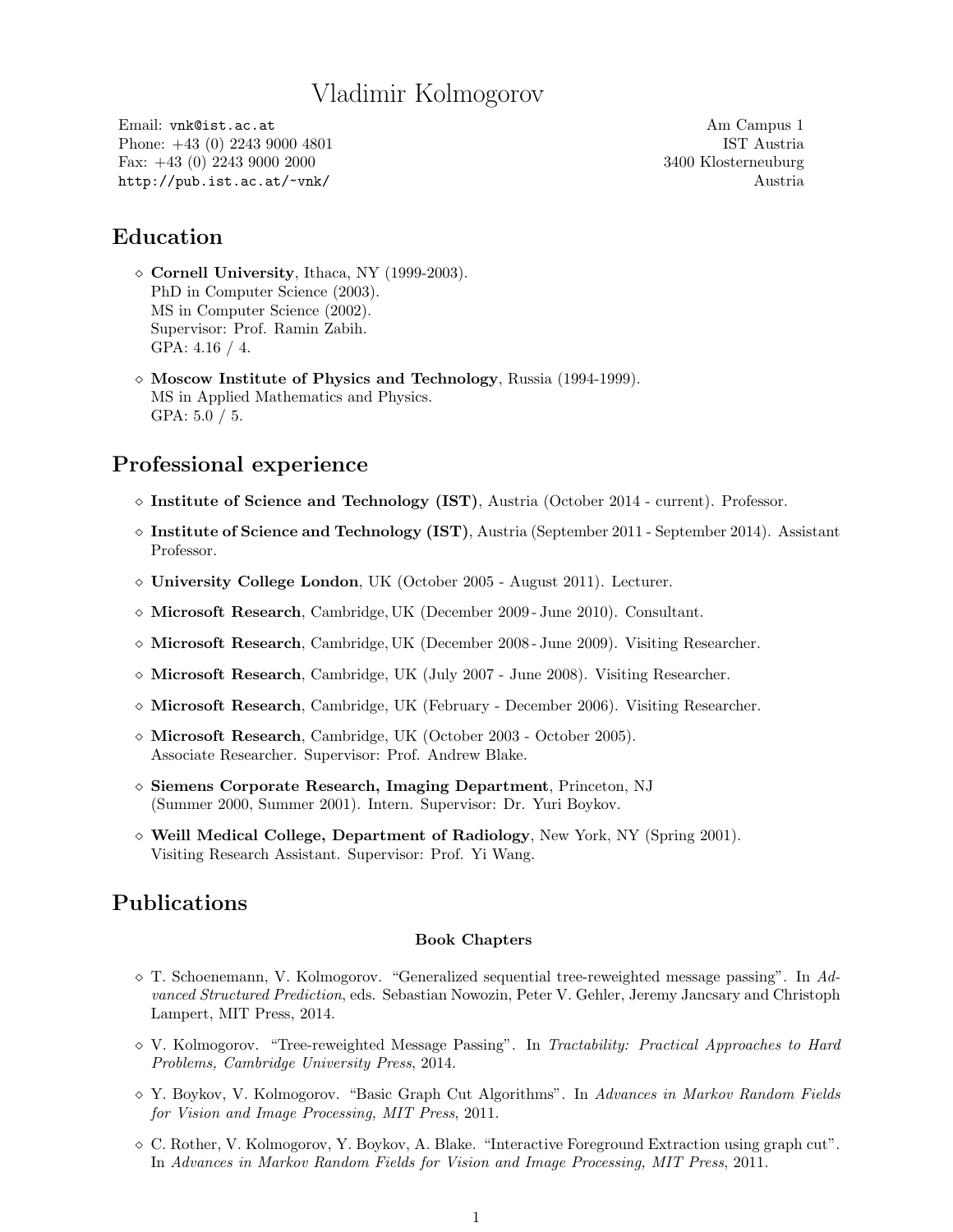- $\Diamond$  A. Criminisi, G. Cross, A. Blake, V. Kolmogorov. "Bilayer Segmentation of Video". In Advances in Markov Random Fields for Vision and Image Processing, MIT Press, 2011.
- R. Szeliski, R. Zabih, D. Scharstein, O. Veksler, V. Kolmogorov, A. Agarwala, M. Tappen, C. Rother. "A Comparative Study of Energy Minimization Methods for MRFs". In Advances in Markov Random Fields for Vision and Image Processing, MIT Press, 2011.
- $\lozenge$  M. Pawan Kumar, V. Kolmogorov, P. H. S. Torr. "Analyzing Convex Relaxations for MAP Estimation". In Advances in Markov Random Fields for Vision and Image Processing, MIT Press, 2011.
- $\infty$  S. Vicente, V. Kolmogorov, C. Rother. "Graph-cut Based Image Segmentation with Connectivity Priors". In Advances in Markov Random Fields for Vision and Image Processing, MIT Press, 2011.
- $\Diamond$  V. Kolmogorov, R. Zabih. "Graph Cut Algorithms for Binocular Stereo with Occlusions". In *Mathe*matical Models in Computer Vision: The Handbook, Springer-Verlag, 2005.

#### Journals

- $\Diamond$  Dimitris Achlioptas, Fotis Iliopoulos and Vladimir Kolmogorov. "A Local Lemma for Focused Stochastic Algorithms". Accepted to SIAM Journal on Computing (SICOMP).
- $\Diamond$  Vladimir Kolmogorov. "Commutativity in the Algorithmic Lovasz Local Lemma". SIAM Journal on Computing (SICOMP), 47(6):2029–2056, 2018.
- $\Diamond$  Alexandr Kazda, Vladimir Kolmogorov and Michal Rolínek. "Even Delta-Matroids and the Complexity of Planar Boolean CSPs". Transactions on Algorithms (TALG), 15(2):1–33, 2018.
- $\Diamond$  V. Kolmogorov, A. Krokhin and M. Rolínek. "The Complexity of General-Valued CSPs". SIAM Journal of Computing (SICOMP), 46(3):1087–1110, 2017.
- $\Diamond$  V. Kolmogorov, T. Pock and M. Rolínek. "Total variation on a tree". SIAM Journal on Imaging Sciences (SIIMS), 9(2):605–636, 2016.
- $\Diamond$  V. Kolmogorov and M. Rolínek. "Superconcentrators of density 25.3". Ars Combinatoria, CXLI:269– 304, October 2018.
- $\Diamond$  V. Kolmogorov and R. Takhanov. "Inference algorithms for pattern-based CRFs on sequence data". Algorithmica, 76(1):17–46, September 2016.
- $\Diamond$  V. Kolmogorov, J. Thapper and S.  $\mathrm{Zivn\acute{y}}$ . "The power of linear programming for general-valued CSPs". SIAM Journal of Computing (SICOMP), 44(1):1-36, 2015.
- $\Diamond$  V. Kolmogorov. "A new look at reweighted message passing". IEEE Transactions on Pattern Analysis and Machine Intelligence (PAMI), 37(5):919-930, May 2015.
- $\Diamond$  V. Kolmogorov, S. Zivný. "The complexity of conservative valued CSPs". Journal of ACM, 60(2), April 2013.
- L. Torresani, V. Kolmogorov and C. Rother. "A Dual Decomposition Approach to Feature Correspondence". IEEE Transactions on Pattern Analysis and Machine Intelligence (PAMI), 35(2):259–271, February 2013.
- $\Diamond$  V. Kolmogorov. "Minimizing a sum of submodular functions". Discrete Applied Mathematics (DAM), 160(15):2246–2258, October 2012.
- $\Diamond$  V. Kolmogorov. "Generalized roof duality and bisubmodular functions". Discrete Applied Mathematics  $(DAM)$ , 160(4-5):416–426, March 2012.
- $\Diamond$  V. Kolmogorov. "A Faster Algorithm for Computing the Principal Sequence of Partitions of a Graph". Algorithmica, 56(4):394-412, April 2010.
- V. Kolmogorov and A. Shioura. "New Algorithms for Convex Cost Tension Problem with Application to Computer Vision". Discrete Optimization (DO), 6(4):378-393, November 2009.
- $\Diamond$  V. Kolmogorov. "Blossom V: A new implementation of a minimum cost perfect matching algorithm". Mathematical Programming Computation (MPC), 1(1):43-67, July 2009.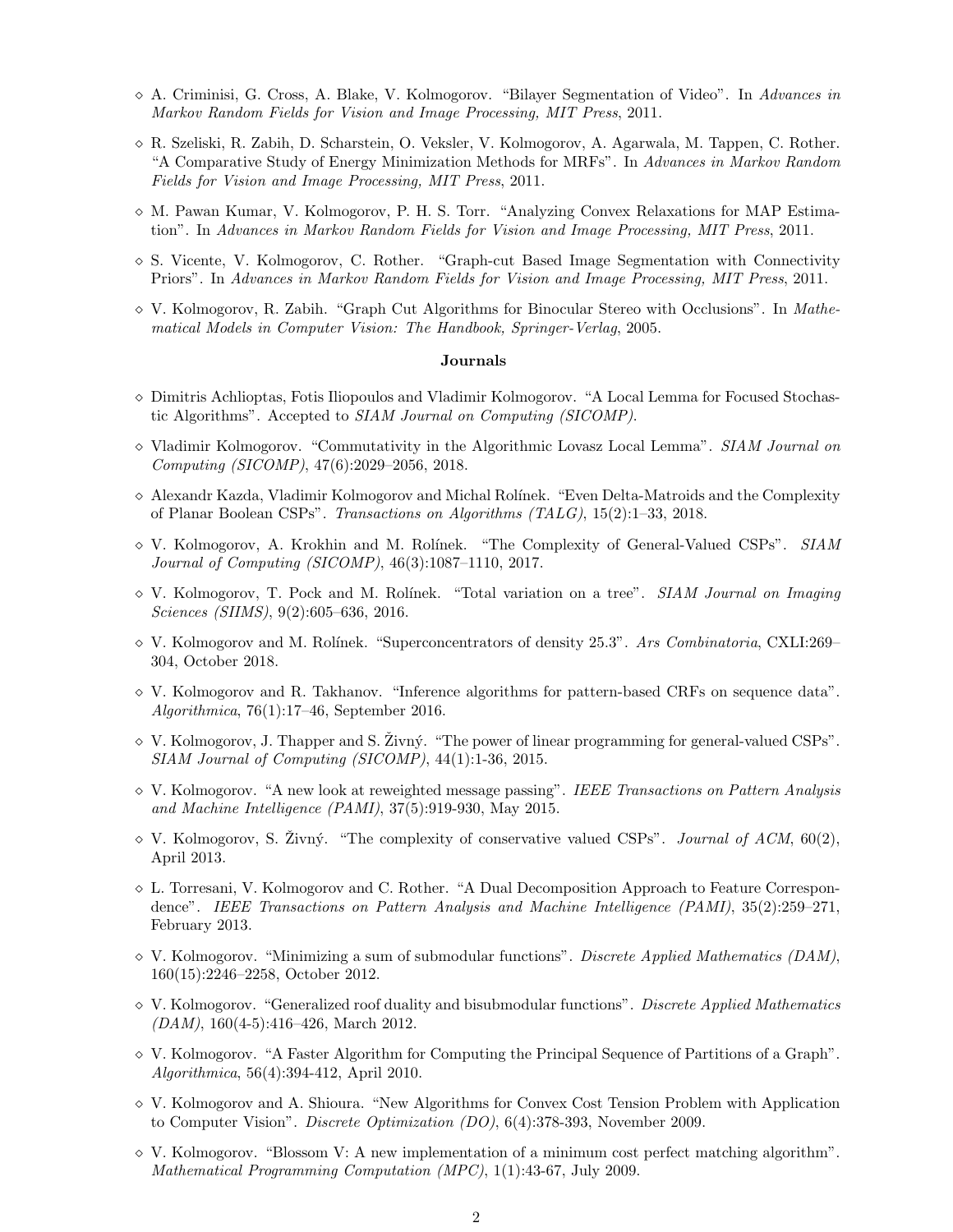- $\Diamond$  M. Pawan Kumar, V. Kolmogorov and P. H. S. Torr. "An Analysis of Convex Relaxations for MAP Estimation of Discrete MRFs". Journal of Machine Learning Research (JMLR), 10:71-106, January 2009.
- R. Szeliski, R. Zabih, D. Scharstein, O. Veksler, V. Kolmogorov, A. Agarwala, M. Tappen, C. Rother. "A Comparative Study of Energy Minimization Methods for Markov Random Fields with Smoothness-Based Priors". IEEE Transactions on Pattern Analysis and Machine Intelligence (PAMI), 30(6):1068- 1080, June 2008.
- $\Diamond$  V. Kolmogorov, C. Rother. "Minimizing Nonsubmodular Functions with Graph Cuts A Review". IEEE Transactions on Pattern Analysis and Machine Intelligence (PAMI), 29(7):1274-1279, July 2007.
- $\Diamond$  V. Kolmogorov. "Convergent Tree-reweighted Message Passing for Energy Minimization". IEEE Transactions on Pattern Analysis and Machine Intelligence (PAMI), 28(10):1568-1583, October 2006.
- V. Kolmogorov, A. Criminisi, A. Blake, G. Cross, C. Rother. "Probabilistic Fusion of Stereo with Color and Contrast for Bilayer Segmentation". IEEE Transactions on Pattern Analysis and Machine Intelligence (PAMI), 28(9):1480-1492, September 2006.
- $\Diamond$  C. Rother, V. Kolmogorov, A. Blake. "GrabCut Interactive Foreground Extraction using Iterated Graph Cuts". ACM Transactions on Graphics (SIGGRAPH), August 2004.
- $\Diamond$  Y. Boykov, V. Kolmogorov. "An Experimental Comparison of Min-Cut/Max-Flow Algorithms for Energy Minimization in Vision". IEEE Transactions on Pattern Analysis and Machine Intelligence (PAMI), 26(9):1124-1137, September 2004.
- $\Diamond$  V. Kolmogorov, R. Zabih. "What Energy Functions can be Minimized via Graph Cuts?" IEEE Transactions on Pattern Analysis and Machine Intelligence (PAMI), Special Issue on Energy Minimization Methods in Computer Vision and Pattern Recognition, 26(2):147-159, February 2004.

#### **Conferences**

- $\Diamond$  Vladimir Kolmogorov and Thomas Pock. "One-sided Frank-Wolfe algorithms for saddle problems". In International Conference on Machine Learning (ICML), July 2021.
- $\Diamond$  David G. Harris, Fotis Iliopoulos and Vladimir Kolmogorov. "A new notion of commutativity for the algorithmic Lovasz Local Lemma". In Approximation, Randomization, and Combinatorial Optimization  $(RANDOM)$ , August 2021.
- $\Diamond$  Vladimir Kolmogorov. "Testing the complexity of a valued CSP language". In 46th International Colloquium on Automata, Languages and Programming (ICALP), Patras, Greece, July 2019.
- Paul Swoboda and Vladimir Kolmogorov. "MAP inference via Block-Coordinate Frank-Wolfe Algorithm". In IEEE/CVF Conference on Computer Vision and Pattern Recognition (CVPR), Long Beach, CA, USA, June 2019.
- $\Diamond$  Vladimir Kolmogorov. "A Faster Approximation Algorithm for the Gibbs Partition Function". In 31st Conference on Learning Theory (COLT), Stockholm, Sweden, July 2018.
- $\Diamond$  Pritish Mohapatra, Michal Rolínek, C.V. Jawahar, Vladimir Kolmogorov and M. Pawan Kumar. "Efficient Optimization for Rank-based Loss Functions". In IEEE/CVF Conference on Computer Vision and Pattern Recognition (CVPR), Salt Lake City, USA, June 2018 (best paper honorable mention award).
- $\Diamond$  Alexandr Kazda, Vladimir Kolmogorov and Michal Rolínek. "Even Delta-Matroids and the Complexity of Planar Boolean CSPs". In ACM-SIAM Symposium on Discrete Algorithms (SODA), Barcelona, Spain, January 2017.
- $\Diamond$  Vladimir Kolmogorov. "Commutativity in the Algorithmic Lovász Local Lemma". In 57th Annual IEEE Symposium on Foundations of Computer Science (FOCS), New Brunswick, USA, October 2016.
- $\Diamond$  Joël Alwen, Binyi Chen, Chethan Kamath, Vladimir Kolmogorov, Krzysztof Pietrzak and Stefano Tessaro. "On the Complexity of Scrypt and Proofs of Space in the Parallel Random Oracle Model". In Eurocrypt, Vienna, Austria, May 2016.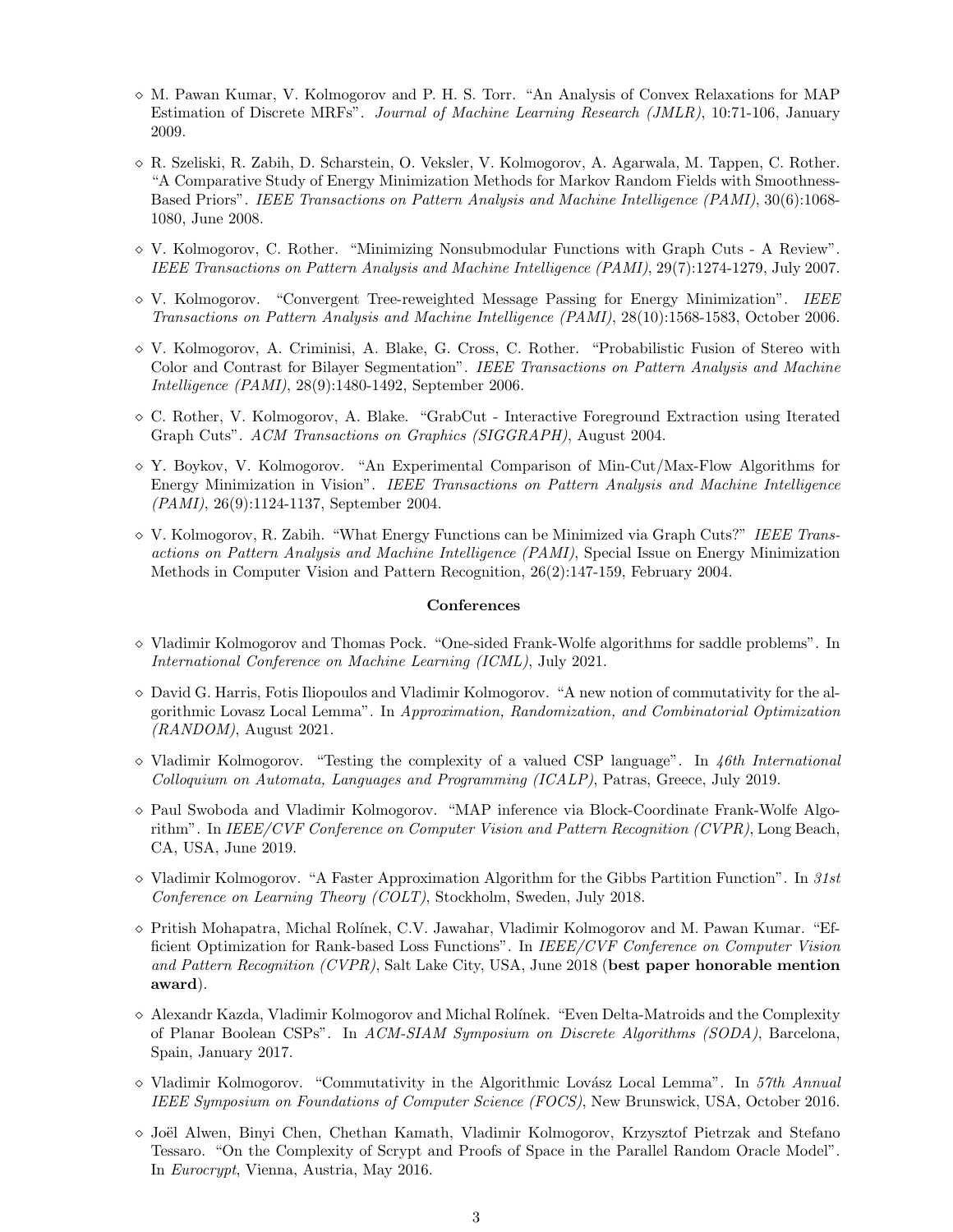- $\Diamond$  Vladimir Kolmogorov, Michal Rolínek and Rustem Takhanov. "Effectiveness of Structural Restrictions for Hybrid CSPs". In 26th International Symposium on Algorithms and Computation (ISAAC), Nagoya, Japan, December 2015.
- Vladimir Kolmogorov, Andrei Krokhin and Michal Rol´ınek. "The Complexity of General-Valued CSPs". In 56th Annual IEEE Symposium on Foundations of Computer Science (FOCS), Berkeley, USA, October 2015.
- Stefan Dziembowski, Sebastian Faust, Vladimir Kolmogorov and Krzysztof Pietrzak. "Proofs of Space". In CRYPTO, Santa Barbara, USA, August 2015.
- $\Diamond$  Neel Shah, Vladimir Kolmogorov and Christoph H. Lampert. "A Multi-Plane Block-Coordinate Frank-Wolfe Algorithm for Training Structural SVMs with a Costly max-Oracle". In IEEE Conference on Computer Vision and Pattern Recognition (CVPR), Boston, USA, June 2015.
- $\Diamond$  I. Gridchyn, V. Kolmogorov. "Potts model, parametric maxflow and k-submodular functions". In IEEE International Conference on Computer Vision (ICCV), Sydney, Australia, December 2013.
- $\circ$  C. Olsson, J. Ulén, Y. Boykov, V. Kolmogorov. "Partial Enumeration and Curvature Regularization". In IEEE International Conference on Computer Vision (ICCV), Sydney, Australia, December 2013.
- $\Diamond$  V. Kolmogorov. "The power of linear programming for finite-valued CSPs: a constructive characterization". In 40th International Colloquium on Automata, Languages and Programming (ICALP), Riga, Latvia, July 2013.
- $\Diamond$  R. Takhanov, V. Kolmogorov. "Inference algorithms for pattern-based CRFs on sequence data". In International Conference on Machine Learning (ICML), Atlanta, GA, USA, July 2013.
- Y. Bachrach, P. Kohli, V. Kolmogorov, M. Zadimoghaddam. "Optimal Coalition Structures in Cooperative Graph Games". In AAAI Conference on Artificial Intelligence (AAAI-13), Bellevue, Washington, USA, July 2013.
- $\Diamond$  C. Chen, V. Kolmogorov, Y. Zhu, D. Metaxas, C. Lampert. "Computing the M most probable modes of a graphical model". In  $16<sup>th</sup> International Conference on Artificial Intelligence and Statistics (AIS-$ TATS), Scottsdale, AZ, USA, April-May 2013.
- $\Diamond$  A. Huber, V. Kolmogorov. "Towards Minimizing k-Submodular Functions". In 2nd International Symposium on Combinatorial Optimization, Athens, Greece, April 2012.
- $\Diamond$  V. Kolmogorov, S. Živný. "The complexity of conservative valued CSPs". In ACM-SIAM Symposium on Discrete Algorithms (SODA), Kyoto, Japan, January 2012.
- $\Diamond$  V. Kolmogorov. "Submodularity on a tree: Unifying  $L^{\natural}$ -convex and bisubmodular functions". In International Symposium on Mathematical Foundations of Computer Science (MFCS), Warsaw, Poland, August 2011.
- $\Diamond$  D. Tarlow, D. Batra, P. Kohli, V. Kolmogorov. "Dynamic Tree Block Coordinate Ascent". In International Conference on Machine Learning (ICML), Bellevue, USA, June 2011.
- $\Diamond$  A. Osokin, D. Vetrov, V. Kolmogorov. "Submodular Decomposition Framework for Inference in Associative Markov Networks with Global Constraints". In IEEE Conference on Computer Vision and Pattern Recognition (CVPR), Colorado Springs, USA, June 2011.
- $\infty$  S. Vicente, C. Rother, V. Kolmogorov. "Object Cosegmentation". In IEEE Conference on Computer Vision and Pattern Recognition (CVPR), Colorado Springs, USA, June 2011.
- $\Diamond$  Y. Bachrach, V. Kolmogorov, P. Kohli. "Team Coverage Games". In International Conference on Autonomous Agents and Multiagent Systems (AAMAS), Taipei, Taiwan, May 2011.
- $\Diamond$  V. Kolmogorov. "Generalized roof duality and bisubmodular functions". In Neural Information Processing Systems Conference (NIPS), Vancouver, Canada, December 2010.
- S.Vicente, V. Kolmogorov, C. Rother. "Cosegmentation Revisited: Models and Optimization". In European Conference on Computer Vision (ECCV), Crete, Greece, September 2010.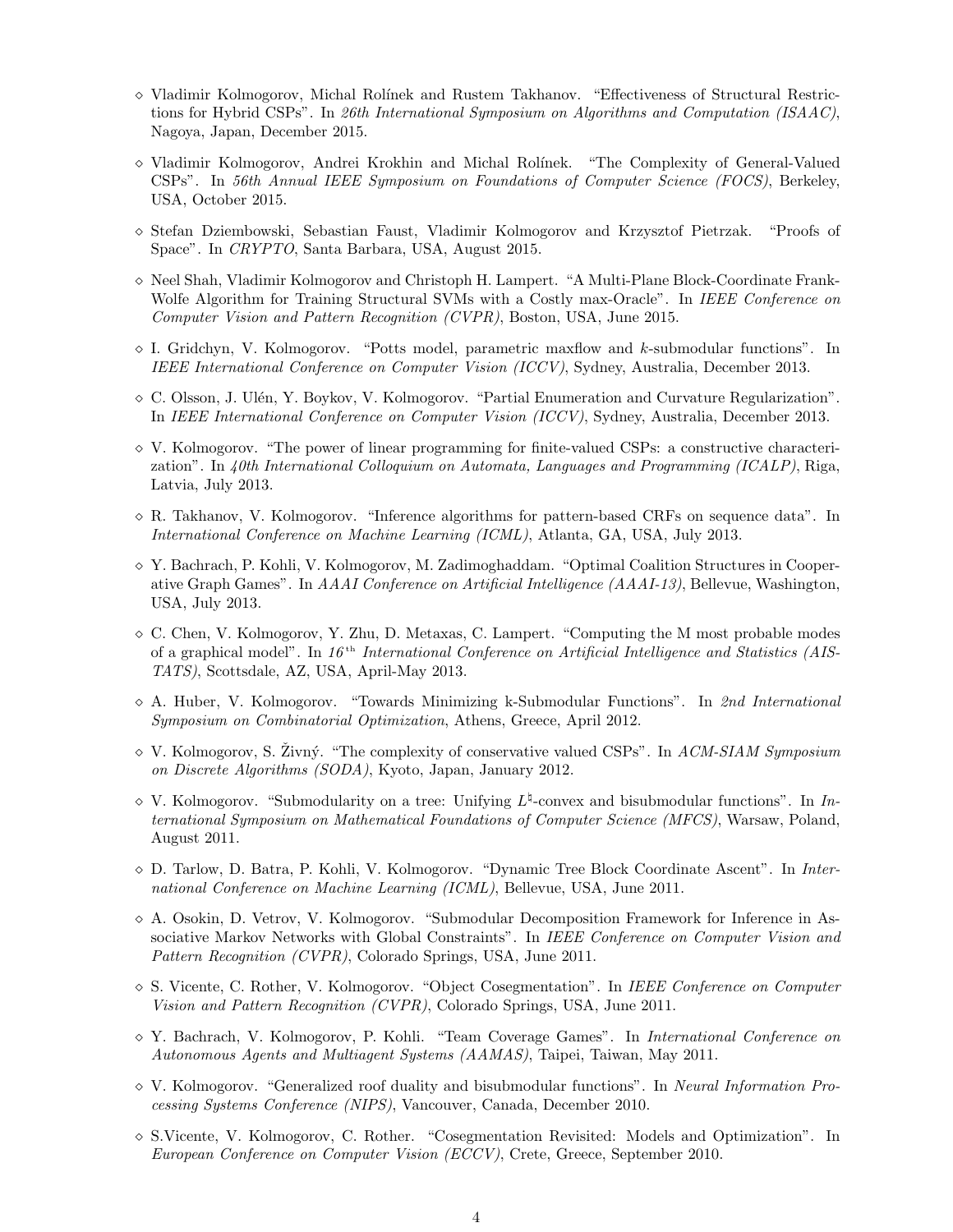- $\Diamond$  O. Woodford, C. Rother, V. Kolmogorov. "A Global Perspective on MAP Inference for Low-Level Vision". In IEEE International Conference on Computer Vision (ICCV), Kyoto, Japan, October 2009.
- $\Diamond$  S.Vicente, V. Kolmogorov, C. Rother. "Joint optimization of segmentation and appearance models". In IEEE International Conference on Computer Vision (ICCV), Kyoto, Japan, October 2009.
- L. Torresani, V. Kolmogorov, C. Rother. "Feature Correspondence via Graph Matching: Models and Global Optimization". In European Conference on Computer Vision (ECCV), Marseille, France, October 2008.
- P. Kohli, A. Shekhovtsov, C. Rother, V. Kolmogorov and P. H. S. Torr. "On Partial Optimality in Multi-label MRFs". In International Conference on Machine Learning (ICML), Helsinki, Finland, July 2008.
- $\Diamond$  S. Vicente, V. Kolmogorov and C. Rother. "Graph cut based image segmentation with connectivity priors". In IEEE Conference on Computer Vision and Pattern Recognition (CVPR), Anchorage, USA, June 2008.
- $\Diamond$  M. Pawan Kumar, V. Kolmogorov and P. H. S. Torr. "An Analysis of Convex Relaxations for MAP Estimation". In Advances in Neural Information Processing Systems (NIPS), Vancouver, Canada, December 2007 (honorable mention, outstanding student paper award).
- $\Diamond$  V. Kolmogorov, Y. Boykov, C. Rother. "Applications of parametric maxflow in computer vision". In IEEE International Conference on Computer Vision (ICCV), Rio de Janeiro, Brazil, October 2007.
- $\Diamond$  C. Rother, V. Kolmogorov, V. Lempitsky, M. Szummer. "Optimizing binary MRFs via extended roof duality". In IEEE Conference on Computer Vision and Pattern Recognition (CVPR), Minneapolis, USA, June 2007.
- $\Diamond$  C. Rother, V. Kolmogorov, T. Minka, A. Blake. "Cosegmentation of Image Pairs by Histogram Matching - Incorporating a Global Constraint into MRFs". In IEEE Conference on Computer Vision and Pattern Recognition (CVPR), New York, USA, June 2006.
- $\Diamond$  A. Criminisi, G. Cross, A. Blake, V. Kolmogorov. "Bilayer Segmentation of Live Video". In IEEE Conference on Computer Vision and Pattern Recognition (CVPR), New York, USA, June 2006.
- $\Diamond$  Y. Boykov, V. Kolmogorov, D. Cremers, A. Delong. "An integral solution to surface evolution PDEs via Geo-Cuts". In European Conference on Computer Vision (ECCV), Graz, Austria, May 2006.
- V. Kolmogorov, C. Rother. "Comparison of energy minimization algorithms for highly connected graphs". In European Conference on Computer Vision (ECCV), Graz, Austria, May 2006.
- R. Szeliski, R. Zabih, D. Scharstein, O. Veksler, V. Kolmogorov, A. Agarwala, M. Tappen, C. Rother. "Comparative Study of Energy Minimization Methods for Markov Random Fields". In European Conference on Computer Vision (ECCV), Graz, Austria, May 2006.
- V. Kolmogorov, Y. Boykov. "What Metrics Can Be Approximated by Geo-Cuts, or Global Optimization of Length/Area and Flux". In IEEE International Conference on Computer Vision (ICCV), Beijing, China, October 2005.
- $\Diamond$  V. Kolmogorov, M. Wainwright. "On the Optimality of Tree-reweighted Max-product Message Passing". In Conference on Uncertainty in Artificial Intelligence (UAI), Edinburgh, Scotland, July 2005.
- V. Kolmogorov, A. Criminisi, A. Blake, G. Cross, C. Rother. "Bi-layer Segmentation of Binocular Stereo Video". In IEEE Conference on Computer Vision and Pattern Recognition (CVPR), San Diego, CA, June 2005 (best paper honorable mention award).
- $\circ$  C. Rother, S. Kumar, V. Kolmogorov, A. Blake. "Digital Tapestry". In IEEE Conference on Computer Vision and Pattern Recognition (CVPR), San Diego, CA, June 2005.
- $\Diamond$  R. Zabih, V. Kolmogorov. "Spatially Coherent Clustering with Graph Cuts". In IEEE Conference on Computer Vision and Pattern Recognition (CVPR), Washington, DC, June 2004.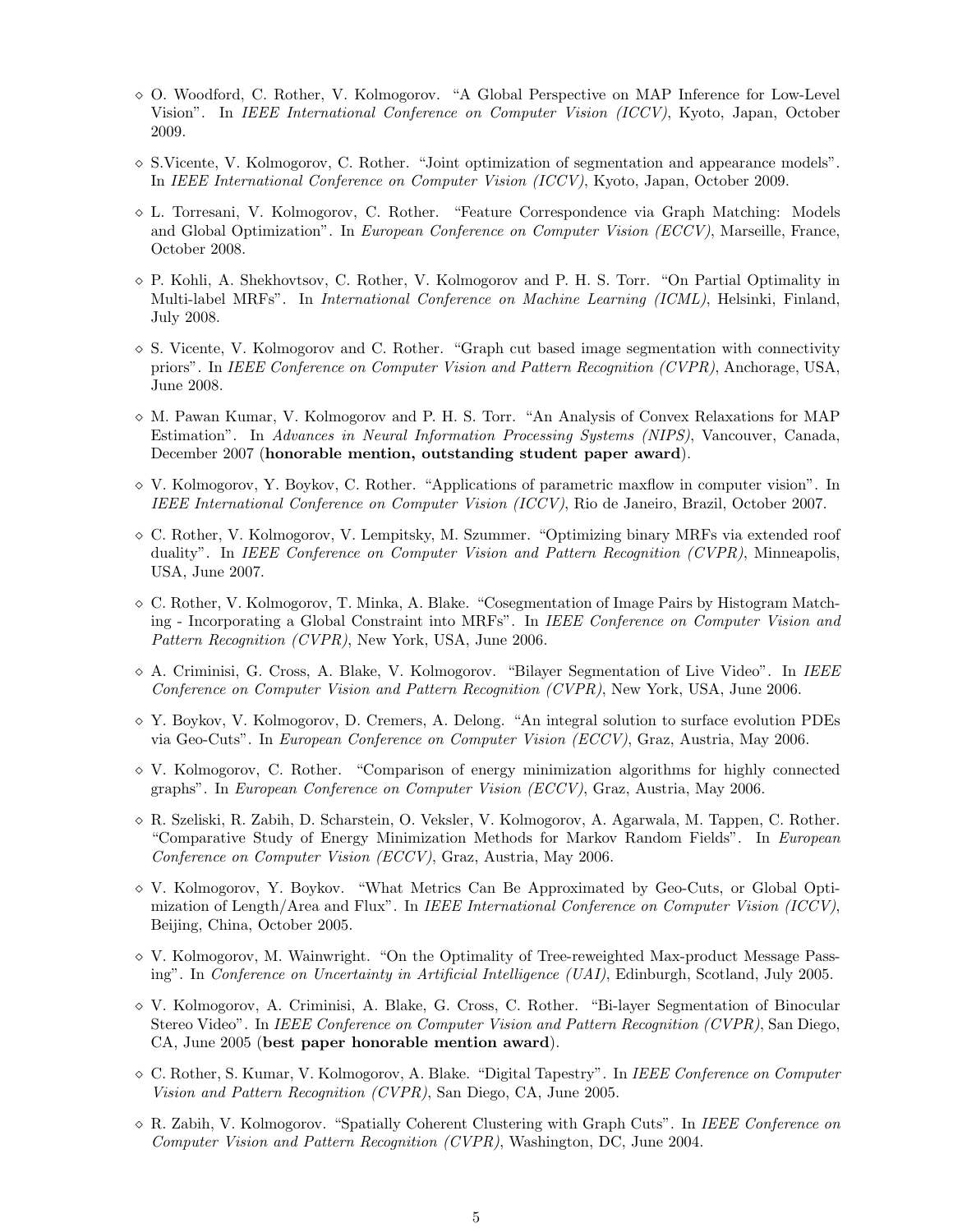- J. Kim, V. Kolmogorov, R. Zabih. "Visual Correspondence Using Energy Minimization and Mutual Information". In IEEE International Conference on Computer Vision (ICCV), Nice, France, October 2003.
- $\Diamond$  Y. Boykov, V. Kolmogorov. "Computing Geodesics and Minimal Surfaces via Graph Cuts". In IEEE International Conference on Computer Vision (ICCV), Nice, France, October 2003.
- $\Diamond$  V. Kolmogorov, R. Zabih. "Multi-camera Scene Reconstruction via Graph Cuts". In European Conference on Computer Vision (ECCV), Copenhagen, Denmark, May 2002 (best paper award).
- $\Diamond$  V. Kolmogorov, R. Zabih. "What Energy Functions can be Minimized via Graph Cuts?" In European Conference on Computer Vision (ECCV), Copenhagen, Denmark, May 2002 (best paper award and Koenderink Prize at ECCV 2012).
- $\Diamond$  V. Kolmogorov, R. Zabih. "Computing Visual Correspondence with Occlusions using Graph Cuts". In IEEE International Conference on Computer Vision (ICCV), Vancouver, Canada, July 2001.

#### Workshops

- $\Diamond$  A. R. Triki, M. Berman, V. Kolmogorov, M. B. Blaschko. "Function Norms for Neural Networks". In Workshop on Statistical Deep Learning in Computer Vision at ICCV, Seoul, Korea, October 2019.
- $\Diamond$  F. Korč, V. Kolmogorov, C. Lampert. "Approximating Marginals Using Discrete Energy Minimization". In ICML Workshop: Inferning: Interactions between Inference and Learning, Edinburgh, June 2012.
- $\Diamond$  V. Kolmogorov. "Convergent Tree-reweighted Message Passing for Energy Minimization". In 10<sup>th</sup> International Workshop on Artificial Intelligence and Statistics (AISTATS), Barbados, January 2005.
- $\Diamond$  V. Kolmogorov, R. Zabih, S. Gortler. "Generalized Multi-camera Scene Reconstruction using Graph Cuts". In  $4<sup>th</sup> International Workshop on Energy Minimization Methods in Computer Vision and$ Pattern Recognition (EMMCVPR), Lisbon, Portugal, July 2003.
- $\Diamond$  Y. Boykov, V. Kolmogorov. "An Experimental Comparison of Min-Cut/Max-Flow Algorithms for Energy Minimization in Vision". In  $3<sup>rd</sup> International Workshop on Energy Minimization Methods in$ Computer Vision and Pattern Recognition (EMMCVPR), Sophia-Antipolis, France, LNCS 2134, p. 359, Springer, September 2001.

#### Technical Reports

- $\Diamond$  Martin Dvorak and Vladimir Kolmogorov. "Generalized minimum 0-extension problem and discrete convexity". arXiv technical report, September 2021.
- $\Diamond$  David G. Harris and Vladimir Kolmogorov. "Parameter estimation for Gibbs distributions". arXiv technical report, August 2021.
- $\Diamond$  Vladimir Kolmogorov. "A computational study of Gomory-Hu tree algorithms". arXiv technical report, April 2022.

#### Medical Imaging

- $\Diamond$  V. Kolmogorov, T. D. Nguyen, A. Nuval, P. Spincemaille, M. R. Prince, R. Zabih, Y. Wang. "A Multi-processor Scheduling Implementation of the Simultaneous Multiple Volume (SMV) Navigator Method". Journal of Magnetic Resonance in Medicine, 52:362-367, 2004.
- $\Diamond$  V. Kolmogorov, R. Watts, M. R. Prince, R. Zabih, Y. Wang. "Simultaneous Multiple Volume (SMV) Acquisition Algorithm for Real-Time Navigator Gating". Journal of Magnetic Resonance Imaging, 21:9, pages 969-975, 2003.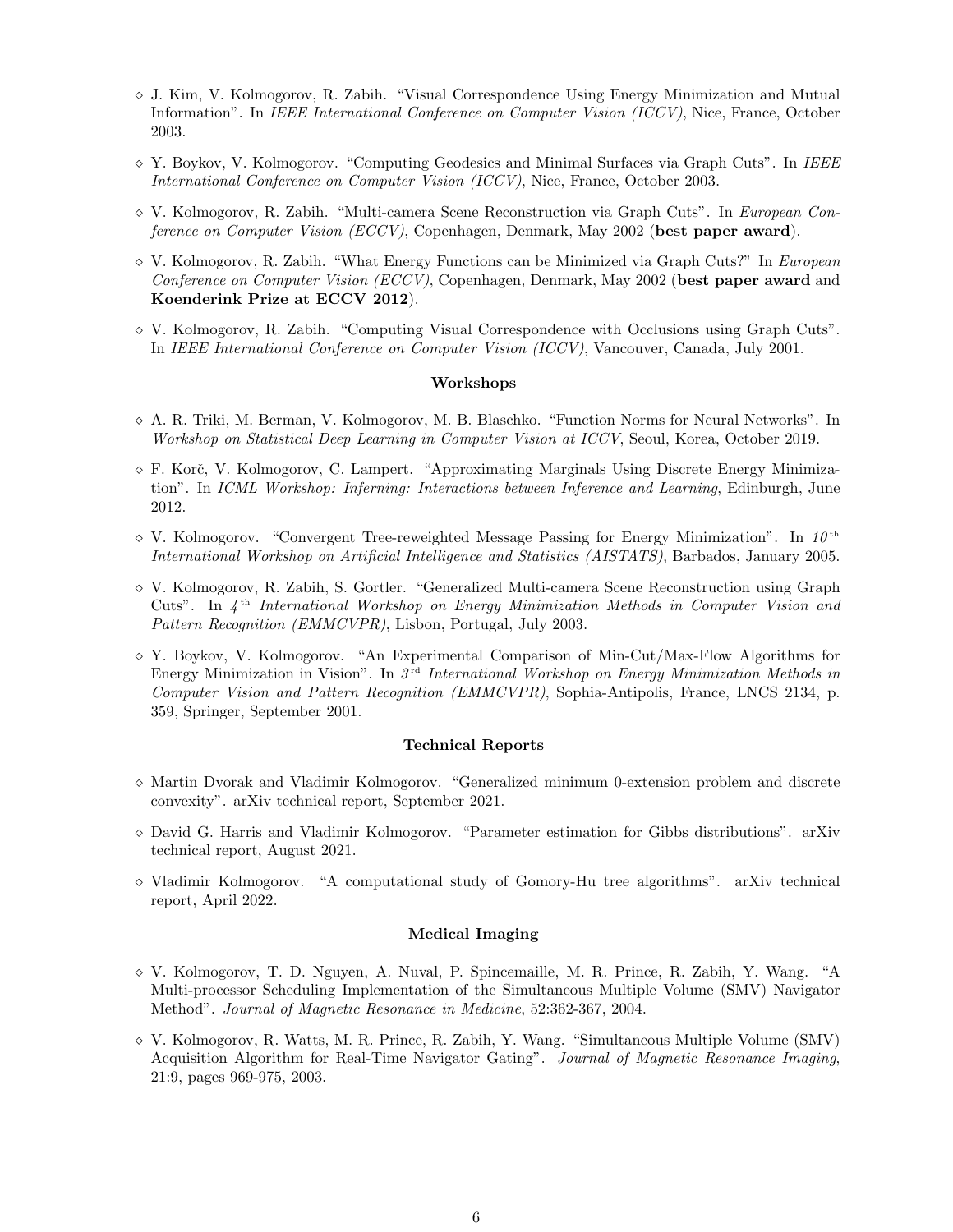### Invited talks and tutorials

- $\diamond$  Workshop on "The Constraint Satisfaction Problem: Complexity and Approximability", Dagstuhl, Germany, June 2018.
- University of Vienna, November 2017 and January 2018.
- $\diamond$  Moscow, November 2017.
- $\Diamond$  Workshop on "Variational methods, new optimisation techniques and new fast numerical algorithms", Cambridge, UK, September 2017.
- $\Diamond$  11th International Computer Science Symposium in Russia, June 2016 (invited speaker).
- $\sim$  22nd International Symposium on Mathematical Programming (ISMP), July 2015.
- Workshop at Heidelberg University, November 2014.
- $\Diamond$  TU Graz, June 2014.
- TU Dresden, March 2014.
- $\Diamond$  Czech workshop on applied mathematics in engineering, Prague, March 2014.
- $\diamond$  Oxford University, January 2014.
- Microsoft Research, Cambridge, September 2013.
- $\Diamond$  Workshop on "The Constraint Satisfaction Problem: Complexity and Approximability", Dagstuhl, Germany, November 2012.
- $\Diamond$  International Symposium on Mathematical Programming (ISMP), Berlin, Germany, August 2012.
- $\diamond$  Summer School on Image Processing (SSIP), Vienna, Austria, July 2012
- $\Diamond$  Workshop on "Efficient Algorithms for Global Optimisation Problems in Computer Vision", Dagstuhl, Germany, November 2011.
- $\circ$  Santaló's Summer School on Mathematics and Image Processing, Santander, Spain, August 2011 (4hours tutorial)
- $\diamond$  Workshop on Algebra and CSPs, Fields Institute, Toronto, Canada, August 2011.
- EMMCVPR workshop, Saint Petersburg, Russia, July 2011 (keynote speaker).
- $\diamond$  Summer School on Image Processing, Szeged, Hungary, July 2011.
- Theory group seminar, Durham University, UK, December 2010.
- 1-week workshop in Kiev, Ukraine, September-October 2010.
- $\diamond$  International Workshop on Tractability, Cambridge, UK, July 2010.
- ECCV 2010 Area Chair Colloquium, Paris, France, June 2010.
- $\Diamond$  GraphiCon conference, Moscow, Russia, October 2009 (keynote speaker).
- $\diamond$  Heriot Watt University, Edinburgh, UK, August 2009.
- Workshop on "Statistical and Geometrical Approaches to Visual Motion Analysis", Dagstuhl, Germany, July 2008.
- $\Diamond$  "Discrete optimization methods in computer vision". Tutorial at ICCV 2007 (jointly with Y. Boykov, N. Komodakis and P. H. S. Torr), Rio de Janeiro, Brazil, October 2007.
- $\diamond$  Zhukin, Ukraine, July 2007.
- $\Diamond$  Mini-Symposium on "Interacting with Still and Moving Images: From Signals to Semantics", Windermere, UK, July 2007.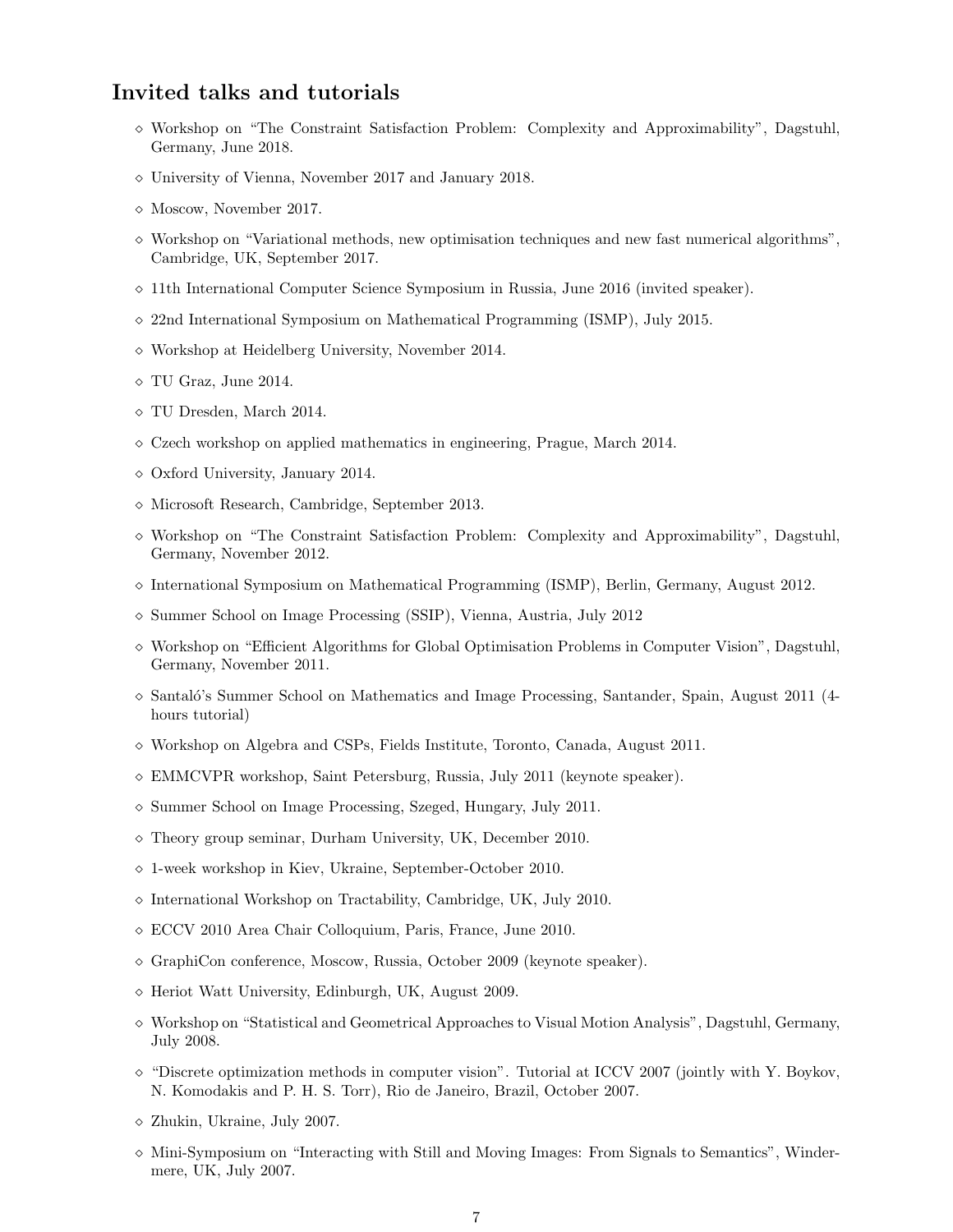- University of Liverpool, Dept. of Mathematical Sciences, UK, February 2007.
- $\diamond$  University of Surrey, UK, July 2006.
- Pattern Recognition and Computer Vision Colloquium, Czech Technical University, Prague, October 2006.
- Gatsby Machine Learning Journal Club, London, September 2005.
- "Graph cuts versus level sets". Full-day tutorial at ECCV 2006 (jointly with Y. Boykov and D. Cremers), Graz, Austria, May 2006.
- $\circ$  GDR Workshop (Optimisation Discrète, Graph Cuts et Analyse d'Images), Paris, November 2005.
- University College London, Adastral Park, July 2005.
- $\diamond$  Oxford University, June 2005.
- INRIA, Grenoble, August 2003.
- Microsoft Research, Cambridge, August 2003.
- ALADDIN Workshop on Graph Partitioning in Vision and Machine Learning, Carnegie Mellon University, January 2003.

### Supervision

- Onno Zoeter, intern at Microsoft Research, summer 2005.
- $\diamond$  Vinay Namboodiri, visiting student, August September 2006.
- Sara Vicente, PhD student, April 2007 September 2011.
- Rustem Takhanov, postdoc, February 2012 December 2014.
- $\diamond$  Michal Rolínek, PhD student, Summer 2014 June 2017.
- Alexandr Kazda, postdoc, August 2015 April 2017.
- Paul Swoboda, postdoc, February 2016 February 2018.
- Senanayak Sesh Kumar Karri, postdoc, October 2016 October 2017.

### Awards

- $\Diamond$  Best paper honorable mention award at IEEE/CVF Conference on Computer Vision and Pattern Recognition, 2018.
- ERC Consolidator Grant, 2014-2019.
- $\Diamond$  Koenderink Prize for fundamental contributions to computer vision at the European Conference on Computer Vision, 2012.
- $\Diamond$  Honorable mention, outstanding student paper award (to M. Pawan Kumar) at Neural Information Processing Systems Conference, 2007.
- $\circ$  The Royal Academy of Engineering/EPSRC Research Fellowship, 2006-2011.
- $\Diamond$  Best paper honorable mention award at IEEE Conference on Computer Vision and Pattern Recognition, 2005.
- $\Diamond$  Best paper award at the European Conference on Computer Vision, 2002.
- $\diamond$  Soros grant, 1995.
- $\Diamond$  Second degree diploma at the Russian National Olympiad in Physics, 1994.
- $\Diamond$  Second degree diploma at the Russian National Olympiad in Physics, 1993.
- Fourth degree diploma at the Russian National Olympiad in Physics, 1993.